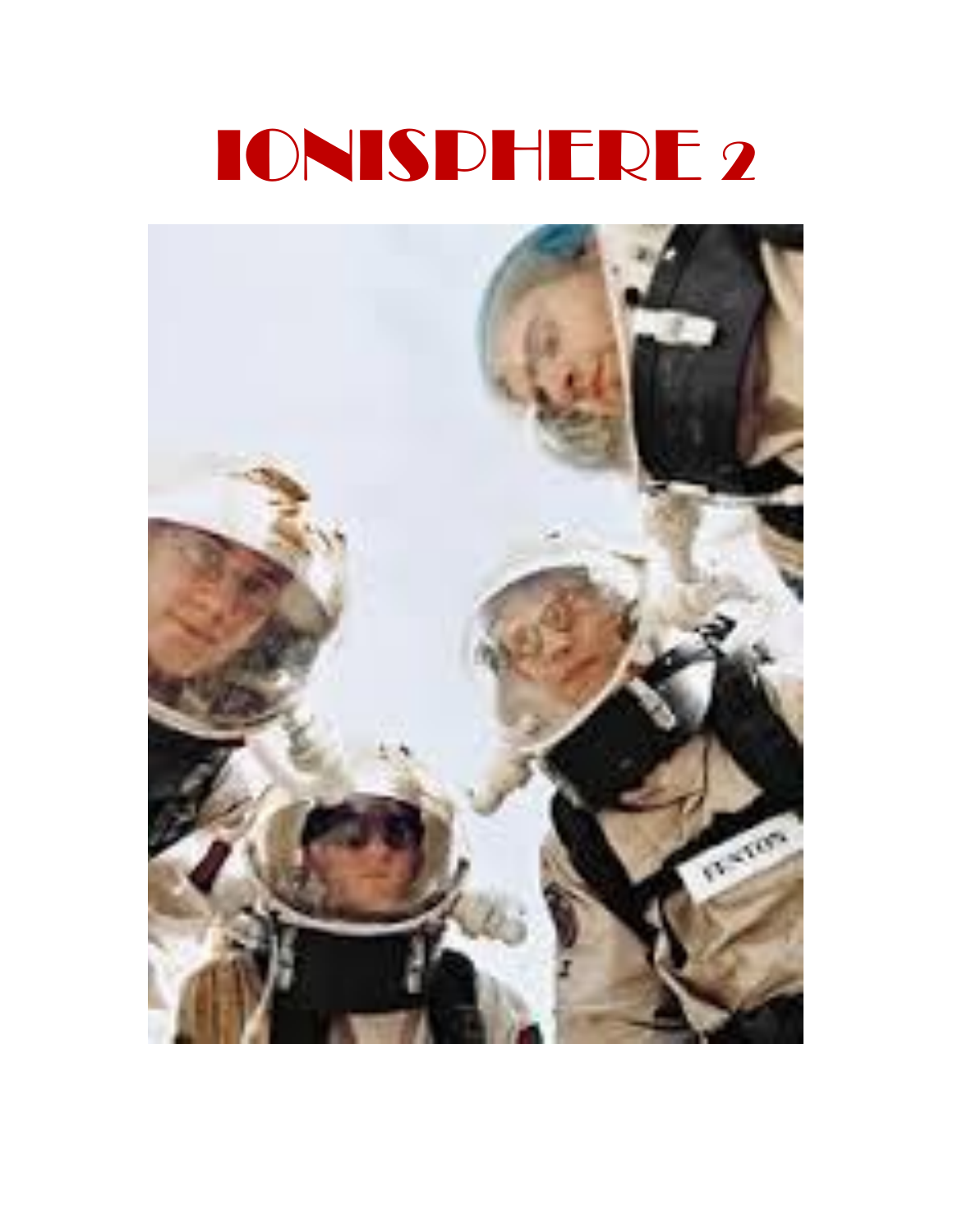### **Journal of the National Fantasy Fan Federation Fan-Pro Coordinating Bureau**

#### *December 2016*

Ionisphere 2. Edited by John Thiel, 30 N. 19<sup>th</sup> Street, Lafayette, Indiana 47904. Email [kinethiel@comcast.net](mailto:kinethiel@comcast.net)

The aim of the Fan-Pro Coordinating Bureau is to increase the interrelationship of readers of science fiction and the writers of science fiction, as well as fantasy. To this end we publish interviews with fans and with writers, make available the website URLs of the authors and artists, keep files of authors' email addresses, keep news of interrelating activities on view, including convention activities, and make the bureau's facilities open to members of the NFFF. We also encourage letters to Ionisphere concerning the contents and any suggestions that may be offered on our activities and presentation, and will publish such letters in a letter column when we receive them. We are still understaffed, and need volunteers to keep files, look for related news items to present in this publication, and do convention and conference listings.

Articles on science fiction doings by members of the NFFF are welcomed, as well as any other material that would seem to be of interest in a scan of the science fiction field at both the professional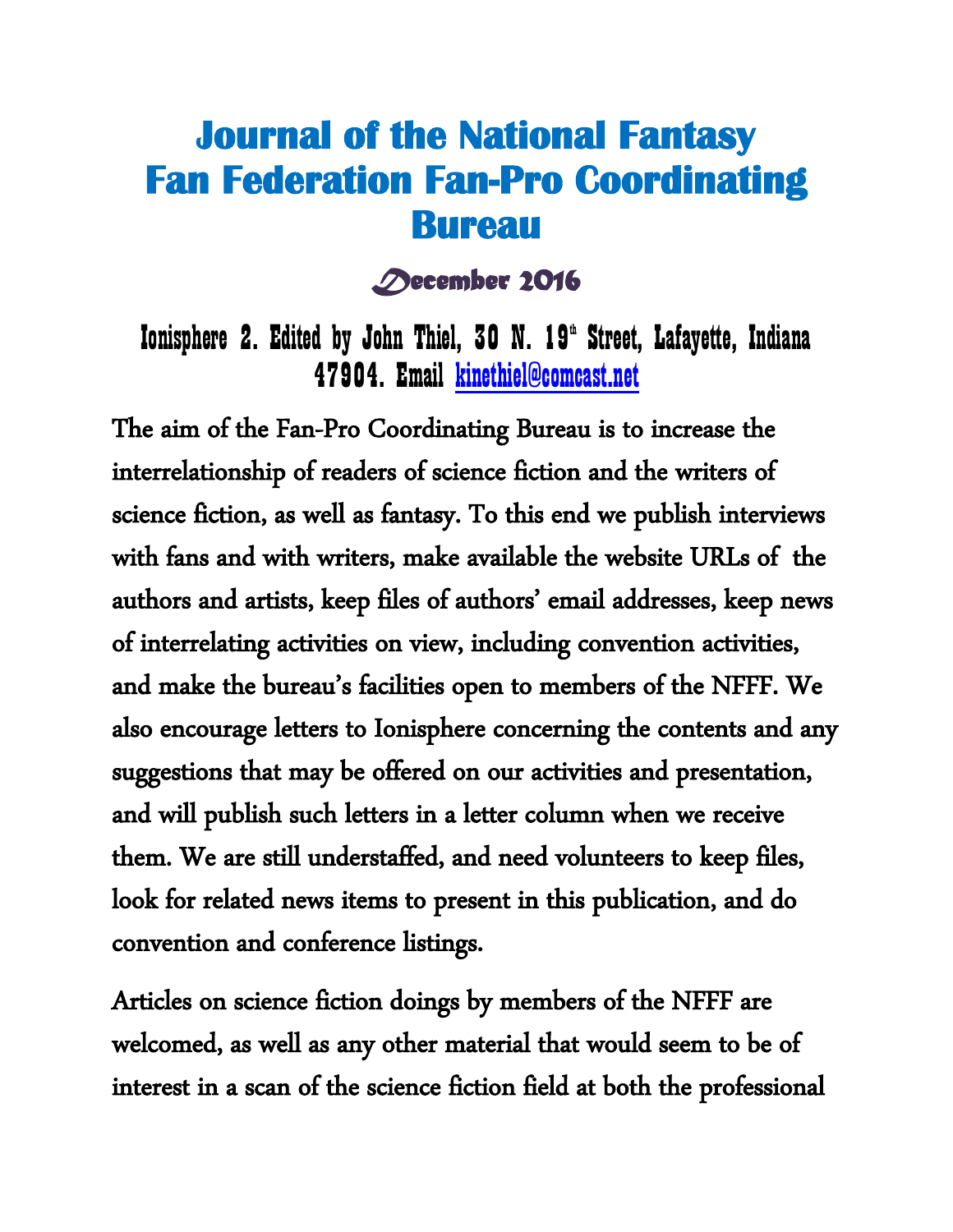and the fandom level. We also ask the members who are writers to inform us of any new books or stories they are writing or have had printed, and will list titles of fanzines published by members when we are informed of them, and also print news by fans of their recent activities when they report it to us. Our present staff members are:

### *Introducing the Bureau Members*

**The head of the Bureau is myself, JOHN THIEL. I have handled this activity before, when it was first created by former N3F President Irwin Koch, and ran it for several years, then turned it over to Jim Allen, who had been keeping addresses of writers. My prior fan activity has been OE of Apa-H, Editor of Shadow-Fapa for the Fantasy Amateur Press Association, and at present I have a science fiction fandom group on Facebook as well as a Magazine of Fantasy and Science Fiction fan group there. I've been in Fapa, N'apa and Saps, Frefanzine and the Cult and have attended conventions in Chicago, South Bend (Indiana), Lafayette, Indianapolis, and**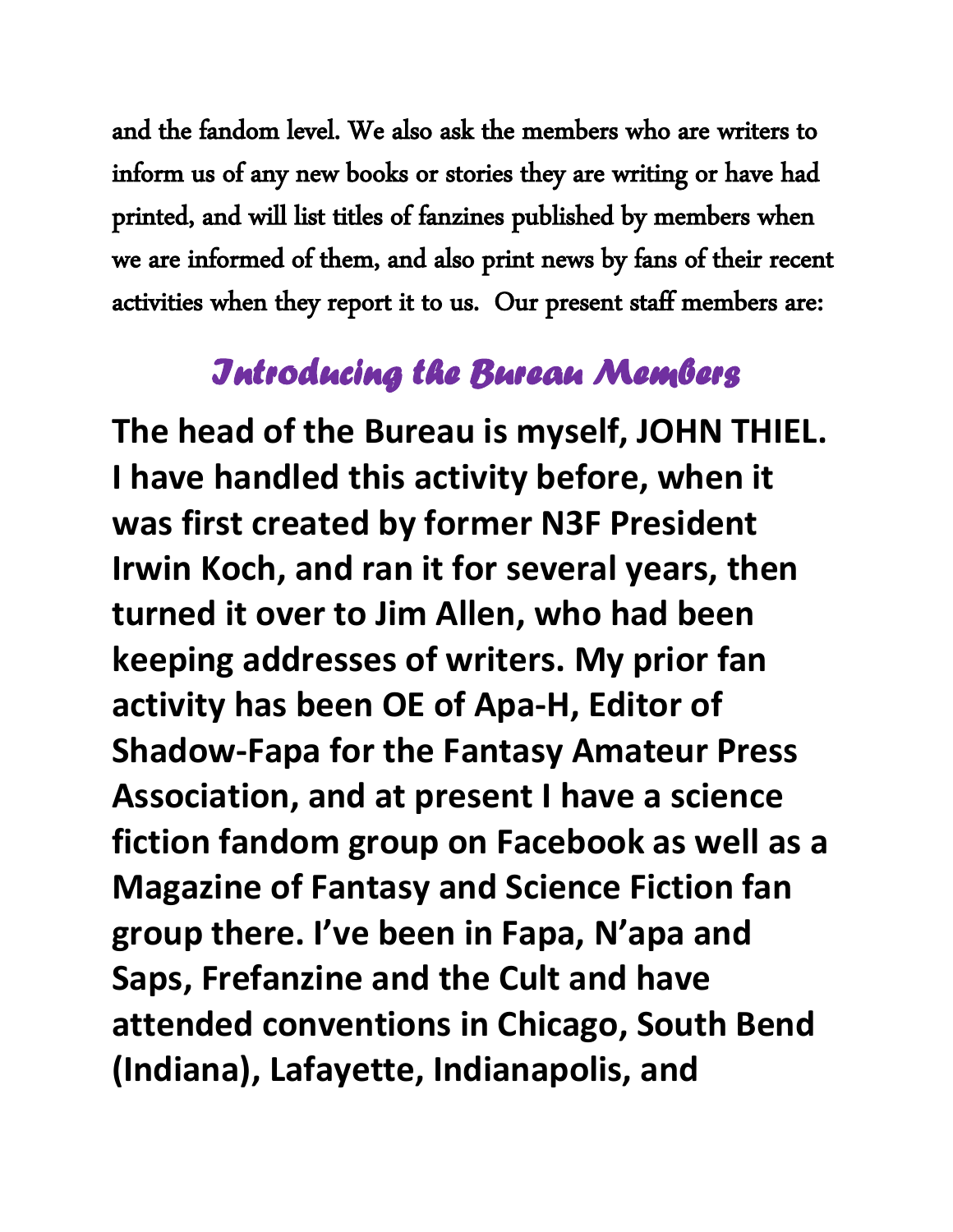**Columbus Ohio. Fanzines I have published include Pablo Lennis, Caveat Emptor, The International Youngfan, Apa-H, an earlier Ionisphere, Barsoon (Saps), Rocket Fuel (N'apa), the Pdf Dragon for efanzines, and Synergy for the present N'apa. As for any "pro" status, the only sf magazine I have published any stories in is the netzine Bewildering Stories. (Still available in their annals.)**

**Our Pro Contact is JEFFERSON SWYCAFFER, who resides in San Diego, California and has a facebook page. His email address is [abontides@gmail.com](mailto:abontides@gmail.com) . He is the author of BECOME THE HUNTED (1984), THE PRAESIDIUM OF ARCHIVE (1986), REVOLT AND REBIRTH (1988), NOT IN OUR STARS (1984), THE EMPIRE'S LEGACY (1988), WARSPRITE (1991), THE UNIVERSAL PREY (1985), VOYAGE OF THE PLANET SLAYER (1988), and WEB OF FUTURES (1992). His bio and blog can be found**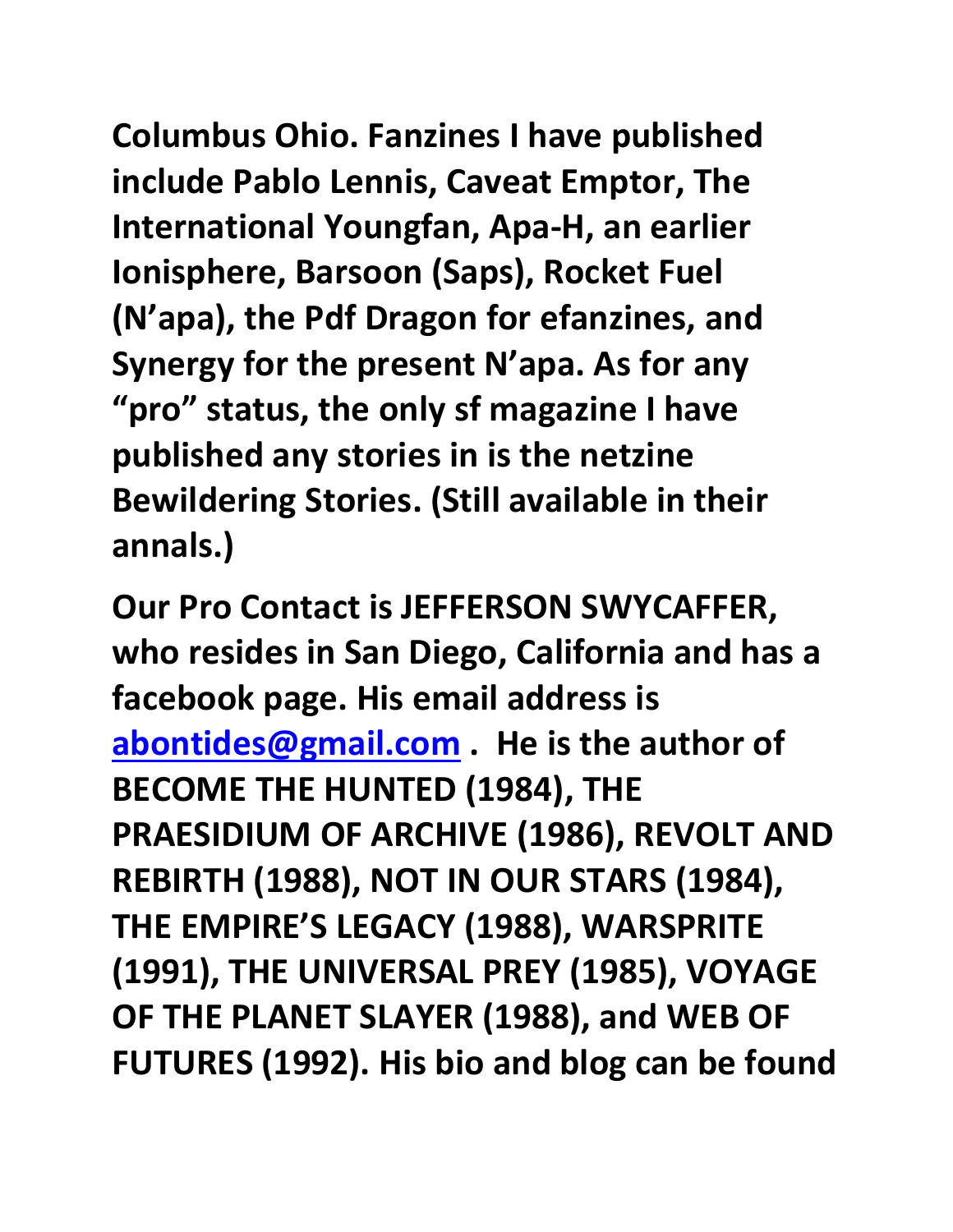**on the net at** 

**[https://www.amazon.com/Jefferson-P.-](https://www.amazon.com/Jefferson-P.-Swycaffer/)**

**[Swycaffer/](https://www.amazon.com/Jefferson-P.-Swycaffer/) and at [https://jpswycaffer.com](https://jpswycaffer.com/) , and at Facebook at** 

**[https://www.facebook.com/JeffersonSwycaff](https://www.facebook.com/JeffersonSwycaffer/) [er/](https://www.facebook.com/JeffersonSwycaffer/)**

**He says of the Fan-Pro Contacts, "Super cool! This sounds like fun, and we'll make it happen!"**

**Our Fan Contact is JON DAVID SWARTZ, who says of himself: "I have been a fan of popular culture since I was a small child who had to have comic strips and Big Little Books read to me. I still have some of these items, especially those related to science fiction (Buck Rogers, Flash Gordon,** *etc.***). As a pre-teen, I read and collected the comic books that featured science fiction (SF) stories. As a teenager, I read and collected the major SF prozines of the time. Also, I was a member of a SF club and worked on a fanzine. Later, at the**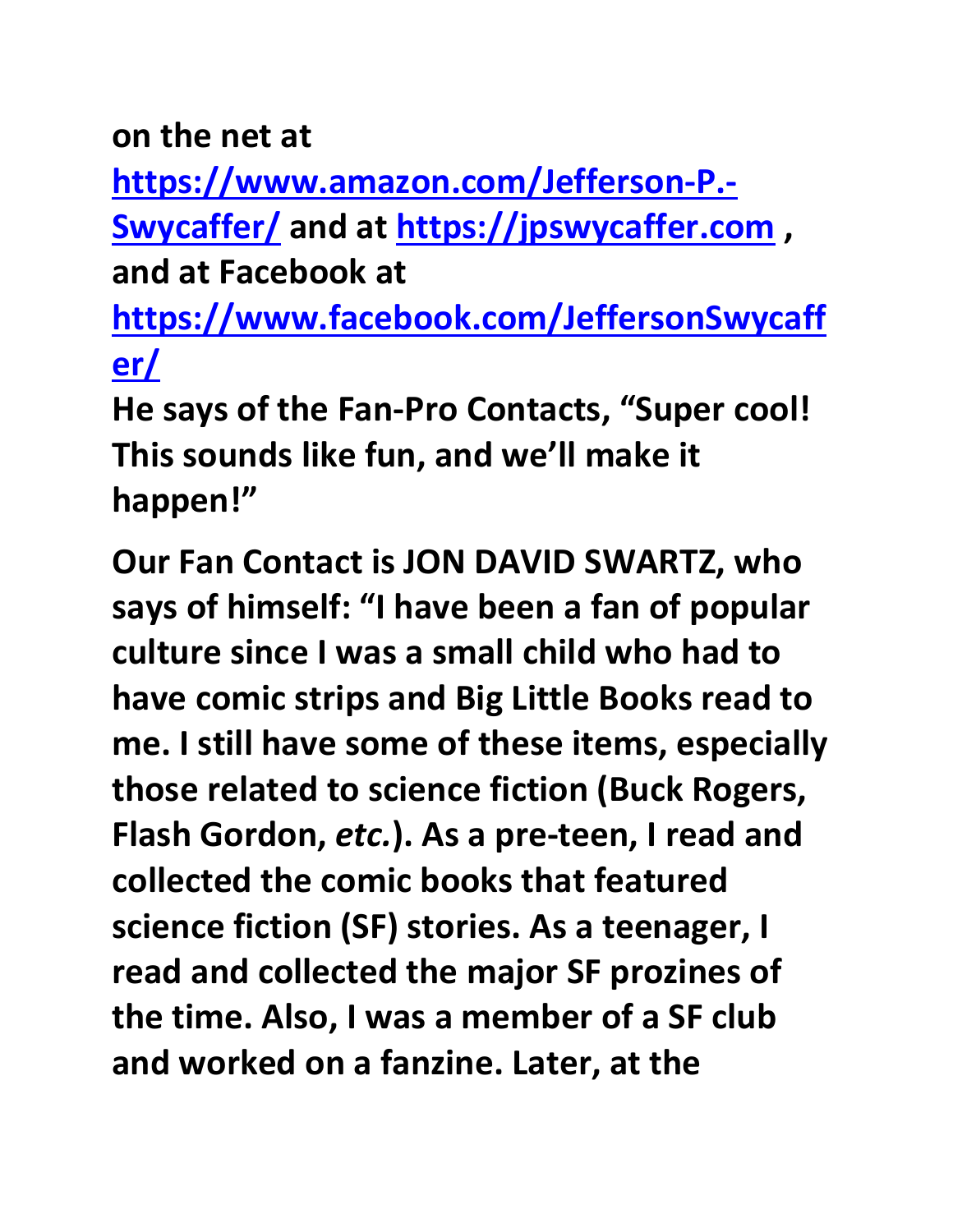**University of Texas, I belonged to SF clubs and** 

**worked on club fanzines. As a graduate student, I was a charter member of the Executive Board of the Academy of Comic Book Fans and Collectors created by Jerry Bails in 1964. With Robert Reinehr, I wrote the HANDBOOK OF OLD-TIME RADIO; A COMPREHENSIVE GUIDE TO GOLDEN AGE RADIO LISTENING AND COLLECTING (1993). Bob and I had another book on old-time radio, HISTORICAL DICTIONARY OF OLD-TIME RADIO, published in 2008. This book was re-issued in 2010 as a paperback with the title of THE A TO Z OF OLD TIME RADIO. I have served as President of the N3F (2010-2011), as Reviews Editor of one of N3F's fanzines, THE NATIONAL FANTASY FAN (2003-2011), as club Historian (since 2004), as a member of the club's Directorate (since 2008), and as a Contributing Editor to FanDominion, the club's website. In addition, I am a member of First Fandom, and have been Special Projects Editor for First**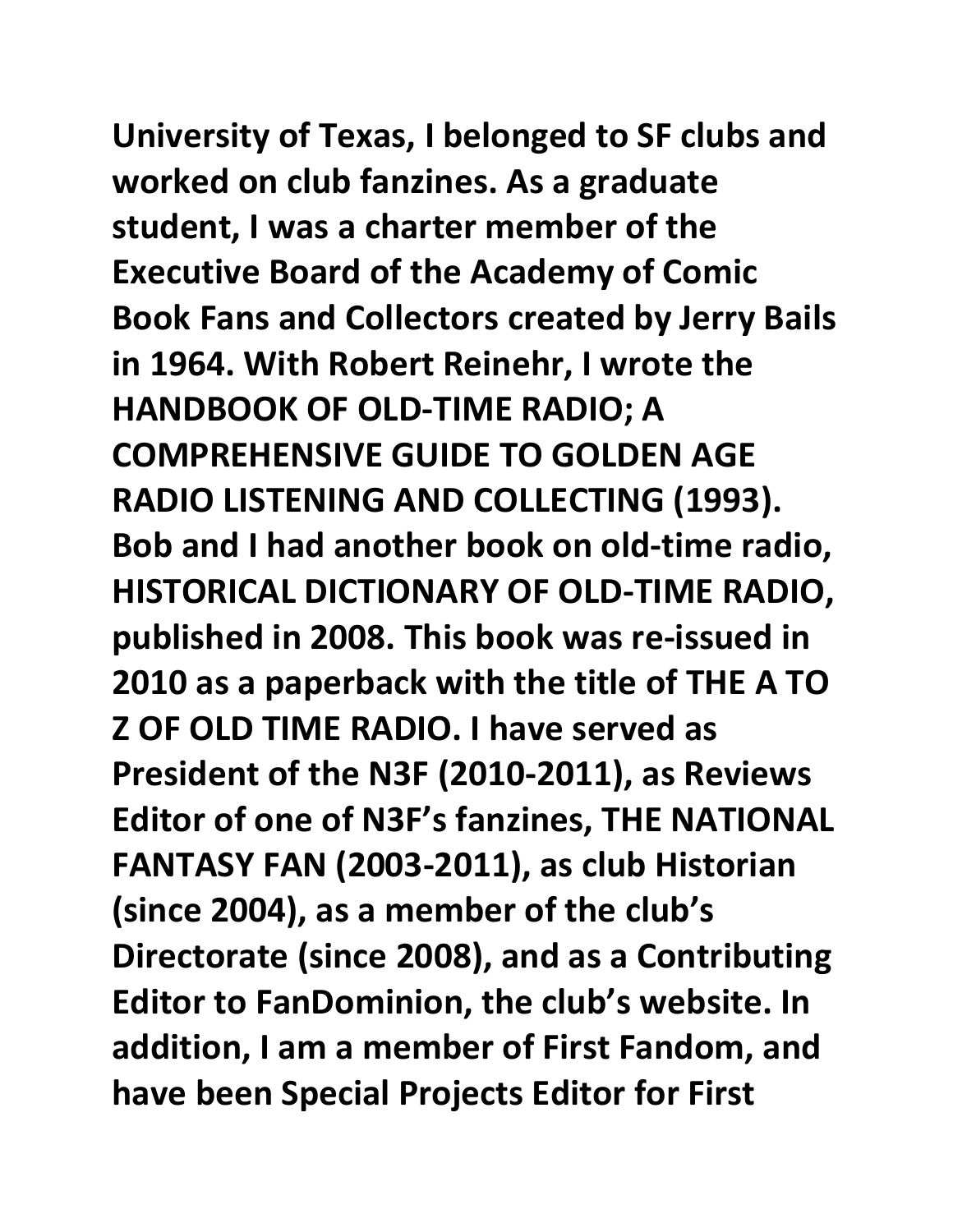# **Fandom's fanzine, SCIENTIFICTION: THE FIRST**

**FANDOM REPORT, since 2002. Beginning in 2004, I have been writing articles for the pop culture magazine PAPERBACK PARADE and on Big Little Books for THE BIG LITTLE TIMES. Most of these articles are SF or SF-related. I have also written articles and reviewed SF (and science) books for other print publications, including SCIENCE BOOKS & FILMS, and for various websites on the Internet, including FANCYCLOPEDIA 3.**

 **I was twice recipient of the N3F's President's Award (Franson Award) in 2005 and 2007, and won the club's Kaymar Award in 2010; I was also nominated as outstanding fan in the club's Neffer Awards competition in 2005 and 2010. My history of the N3F was published on the club's website, and most of it was reprinted in installments in THE FAN. I began contributing a series of Historical Vignettes and Founding Member articles to THE FAN nearly ten years ago, a series that**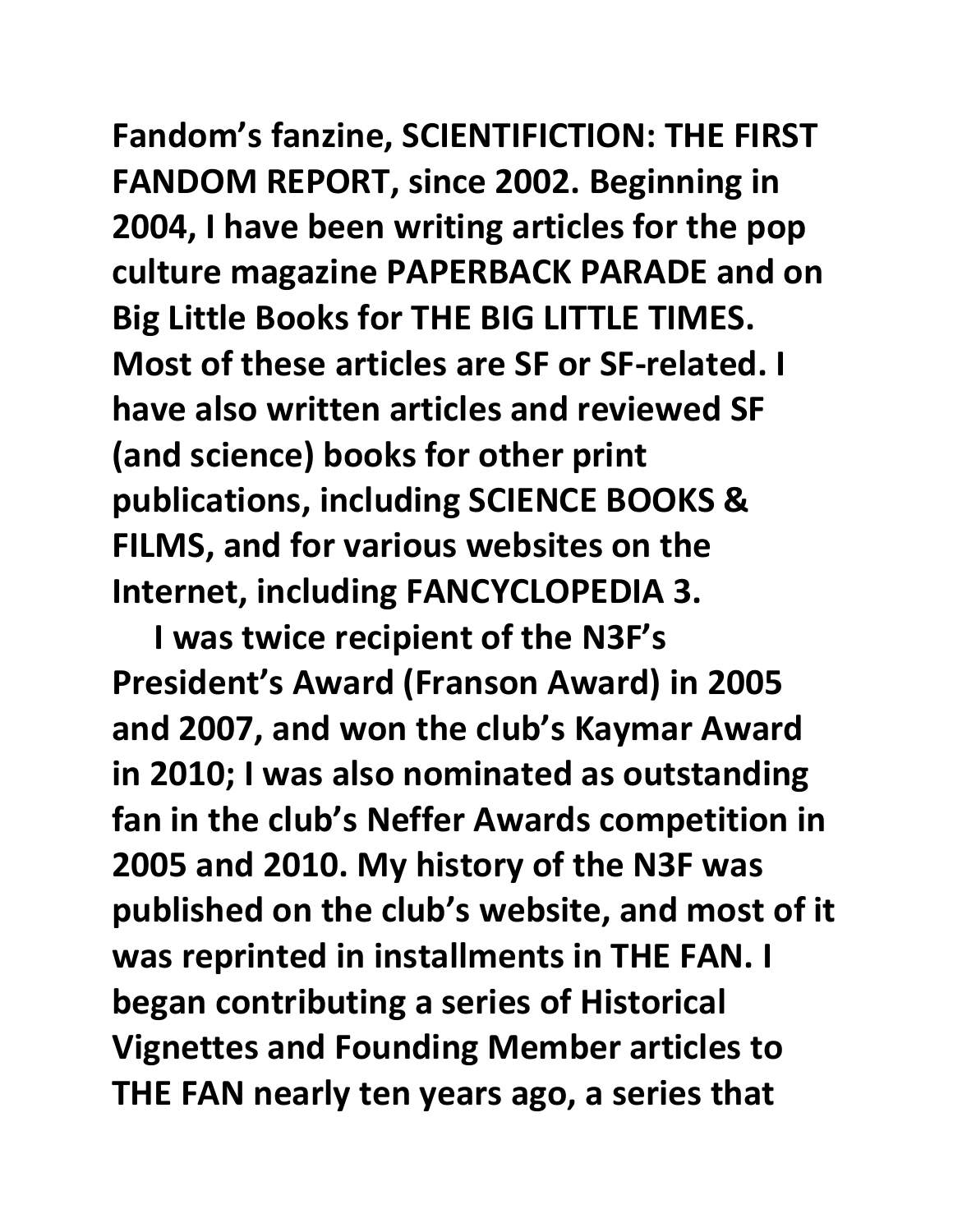**continues to this day. Recently, a tribute I wrote on longtime Colorado fan Bob Peterson was reprinted in Locus Magazine.**

 **My book/monograph SF publications include three Fandbooks for the N3F— PSEUDONYMS OF SCIENCE FICTION, FANTASY, AND HORROR AUTHORS (2010), THE HUGO AWARDS FOR BEST NOVEL (2013), THE NEBULA AWARDS FOR BEST NOVEL (2016) and a book for members of The Big Little Book Club, THE BUCK ROGERS BIG LITTLE BOOKS AND OTHER COLLECTIBLES (2013). For First Fandom I co-edited the club's MEMBERSHIP DIRECTORY in 2015 and 2016, and First Fandom's president, John Coker, and I wrote the FIRST FANDOM MAGAZINE ANNUAL (2016), and are currently preparing the 2017 ANNUAL.**

 **In 2006, I became a member of the Carboniferous Amateur Press Alliance (CAPA) and contributor of my fanzine, THE ULTRAVERSE, to this apa's monthly 5X5**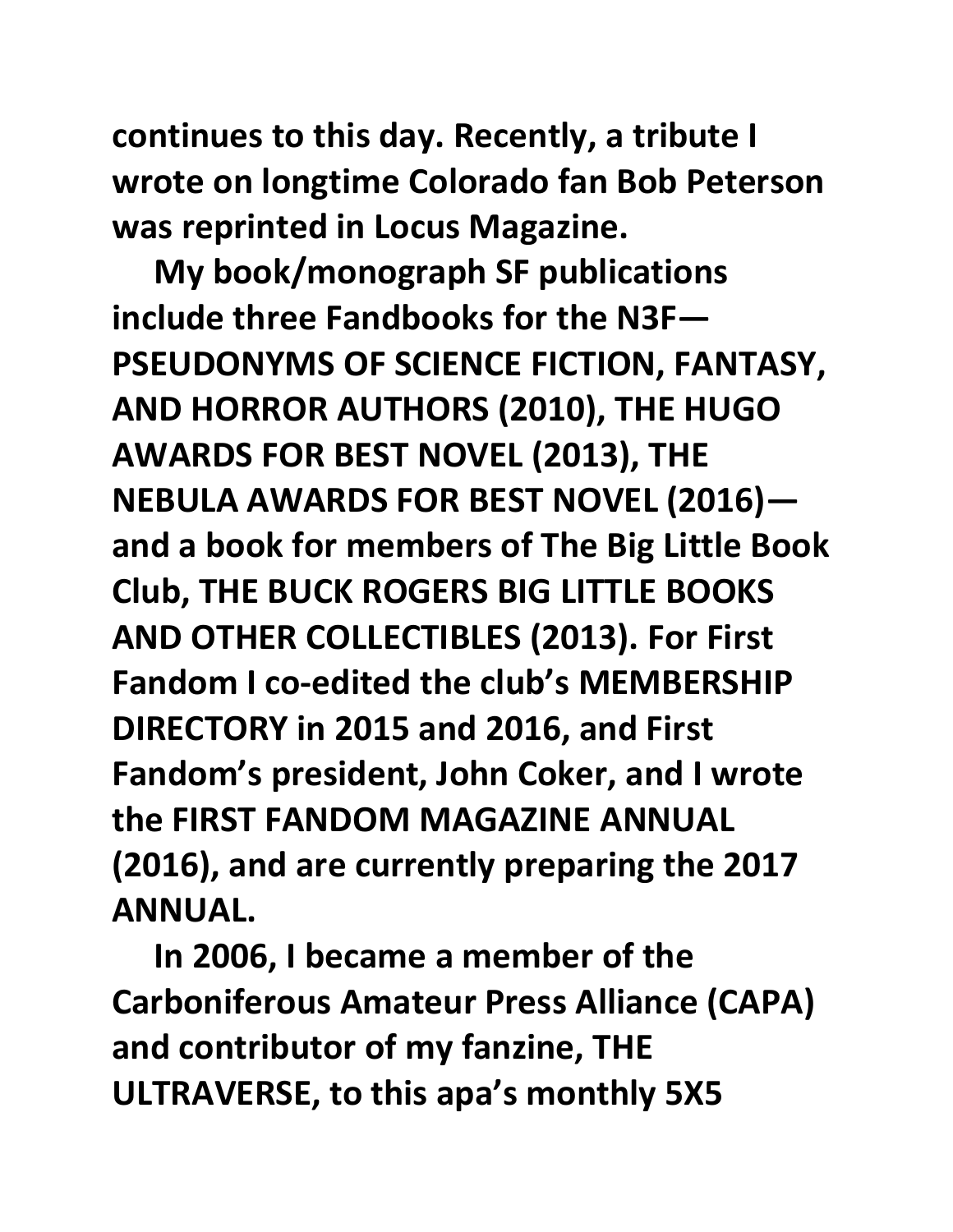**mailings. When I write on psychological topics, I call my fanzine COGNITIVE DISSONANCE. I am a former member of various other SF and OTR organizations.**

 **In mundane life, I received a Ph.D. in 1969 from the University of Texas at Austin and was Chief of Psychological Services at Central Counties Center for Mental Health-Mental Retardation, Temple, Texas, until my retirement in 1999. Previously, I was Associate Dean for Libraries and Learning Resources at Southwestern University, Georgetown, Texas, where I was also Brown Professor of Psychology and Education. I have taught at other colleges and universities, including UNAM in Mexico City.**

 **When I was a SF fan in the late 1940s-early 1950s, and just becoming involved in fandom, most of the fans worldwide were SF readers of prozines and books. There were very few radio or TV shows devoted to SF, and SF movies were few—although the ones based on stories**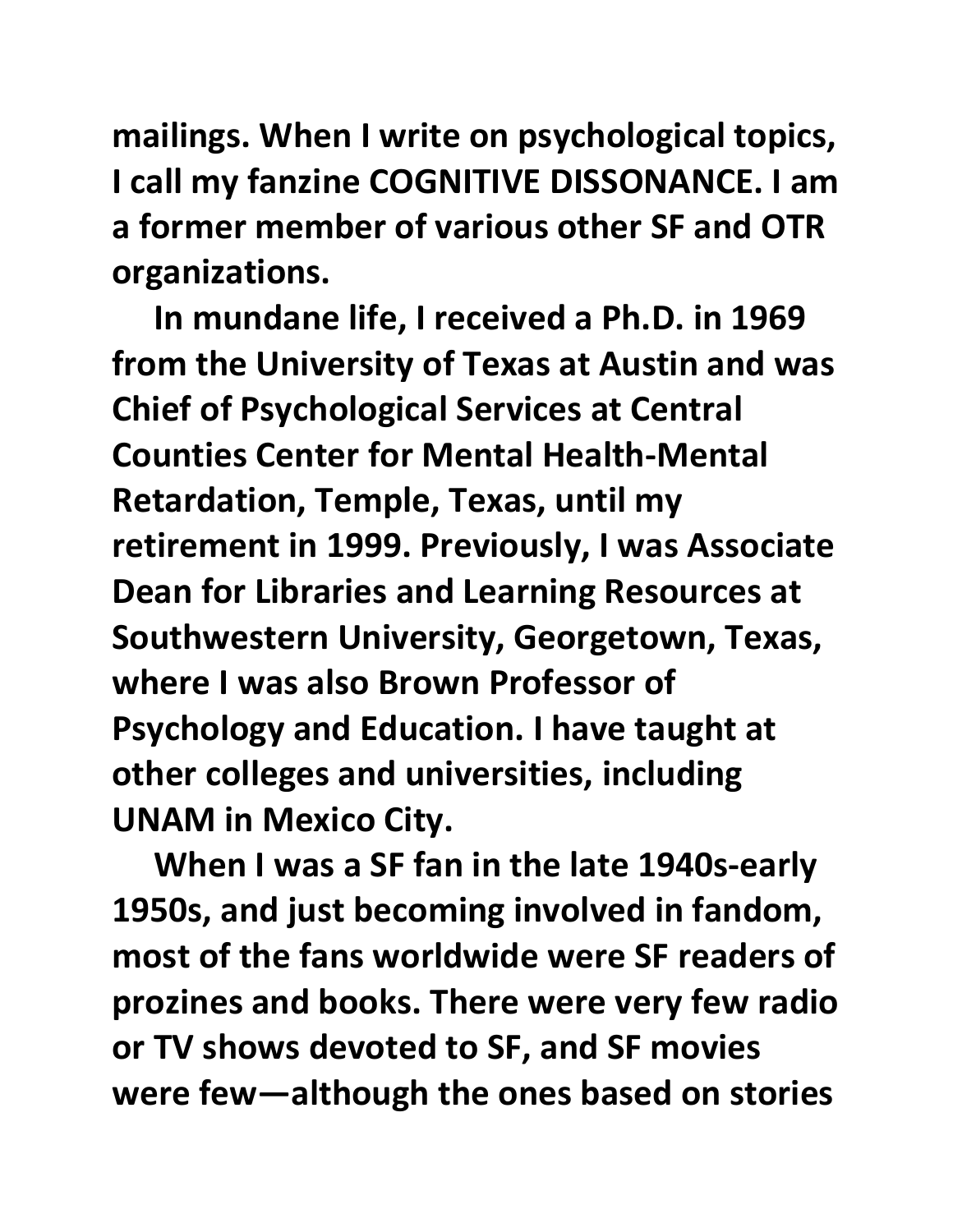**by popular SF authors were eagerly anticipated.**

 **In the 1960s and 1970s, fandom spread like wildfire, with several SF sub-fandoms emerging; in addition, the term "fandom" started being used by groups that had nothing to do with SF. Today, it seems most SF fans are media-oriented, preferring TV and movie SF to magazine and book SF. If I had to choose, I'd prefer the fanac of old; but I have learned to live and work within the fanac of today as well. Most SF fans still seem to be interested in attending cons and reading and/or contributing to fanzines. Hopefully, IONISPHERE will become one of the more popular zines being published today."**

**Jon's email address is [jon\\_swartz@hotmail.com](mailto:jon_swartz@hotmail.com)**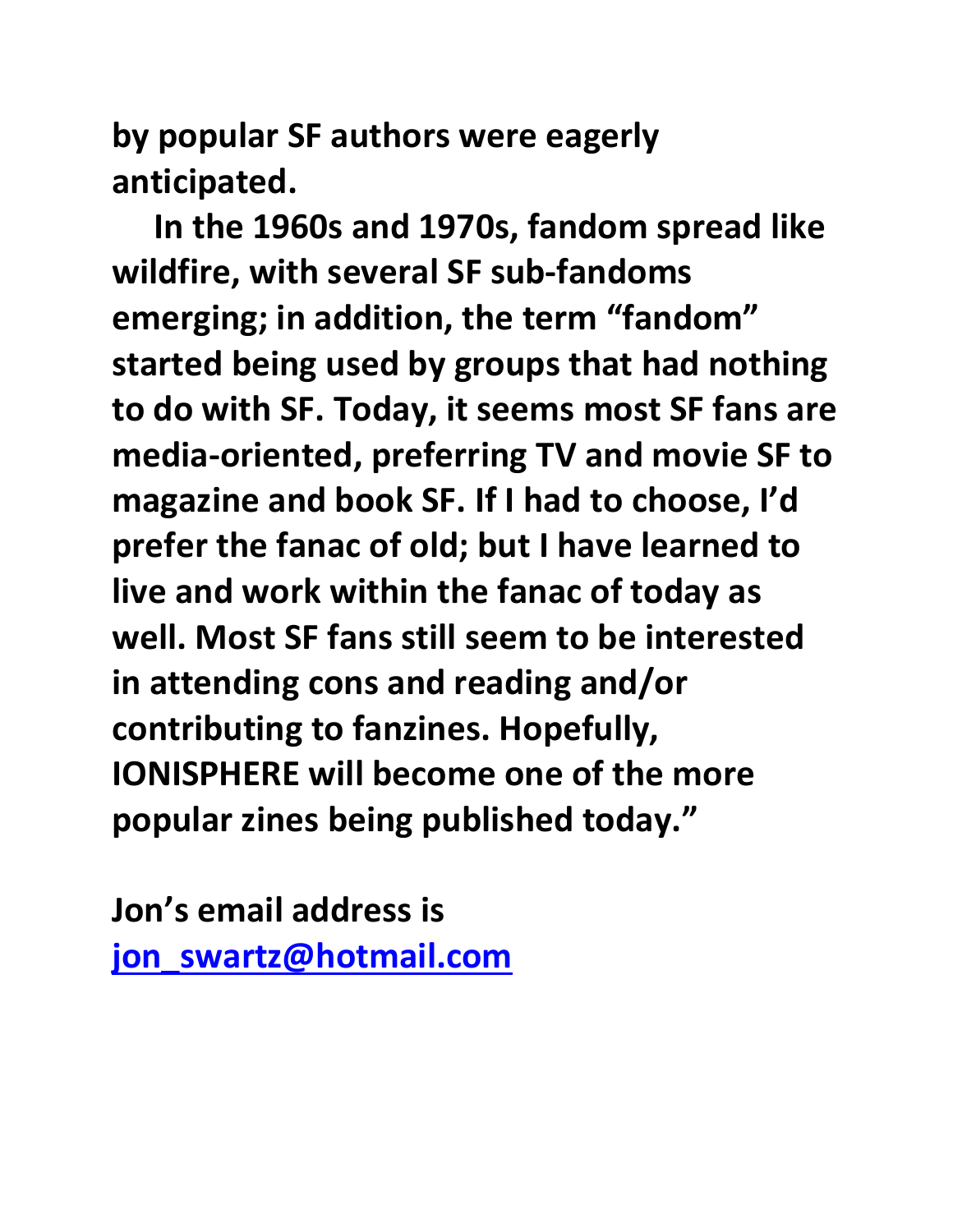### EDITORIAL

 Ionisphere is a meeting-place of fans and writers, artists and editors of science fiction and fantasy. It is a nexus of activities of the Fan-Pro Coordinating Bureau, wherein some of the work we do is accomplished and some of it reported. What we give the membership of the NFFF is given here in this publication, where you can find insight into the coordinating activities, and can, if you wish, participate with us. We list addresses where you may correspond with writers and prominent fans, and we give the location of sites where you can read about them or view their blogs. Its purpose is to stir interaction in the science fiction community which is established by various clubs and organizations within the science fiction field. Here you can learn more about the books you read and discuss them with their authors. This helps to orient and define science fiction and makes it possible to explore its *milieu*. Science fiction and fantasy are worthwhile studies and they are worth grouping about. We are also interested in science, science news and advancements in science.

 Science fiction fandom has both meaning and purpose, and the organization of it was done for the sake of building a science fiction outlook existing within the general literary framework and advancing the science fictional perspective in terms of other world views and approaches in the literary world. Literary societies mean so much more to readers of books than does the simple purchase and reading of them. The opportunity to discuss what you have read might be narrow if you don't have people with similar reading interests living near you, and so correspondence societies come into existence. The National Fantasy Fan Federation has been trying to organize and formulate science fiction activities since it came into existence, and the new coordinating activity is an expression of this organizational sense taking particular concern with interaction within the structure of organized fandom, including interaction with the writers and editors, which exists within correspondence, letter columns, and at gatherings of societies and clubs and at conferences and conventions. Those are things that form the Science Fiction World, which you can step into and out of as you please, but it is, as some say, something of a way of life.

 As examples of what we might try to do, we might want to form an interdependent and linked-together culture on the net with the various science fiction sites that are on the net. We might list the blogs of fans and pros alike here in Ionisphere, and if it is feasible, provide links to these blogs. We might agitate the magazines to have the fan spaces they once had, to call the general attention to fandom. We might fill in the rifts and blocks which exist that keep fans from getting together. And so that's activity here.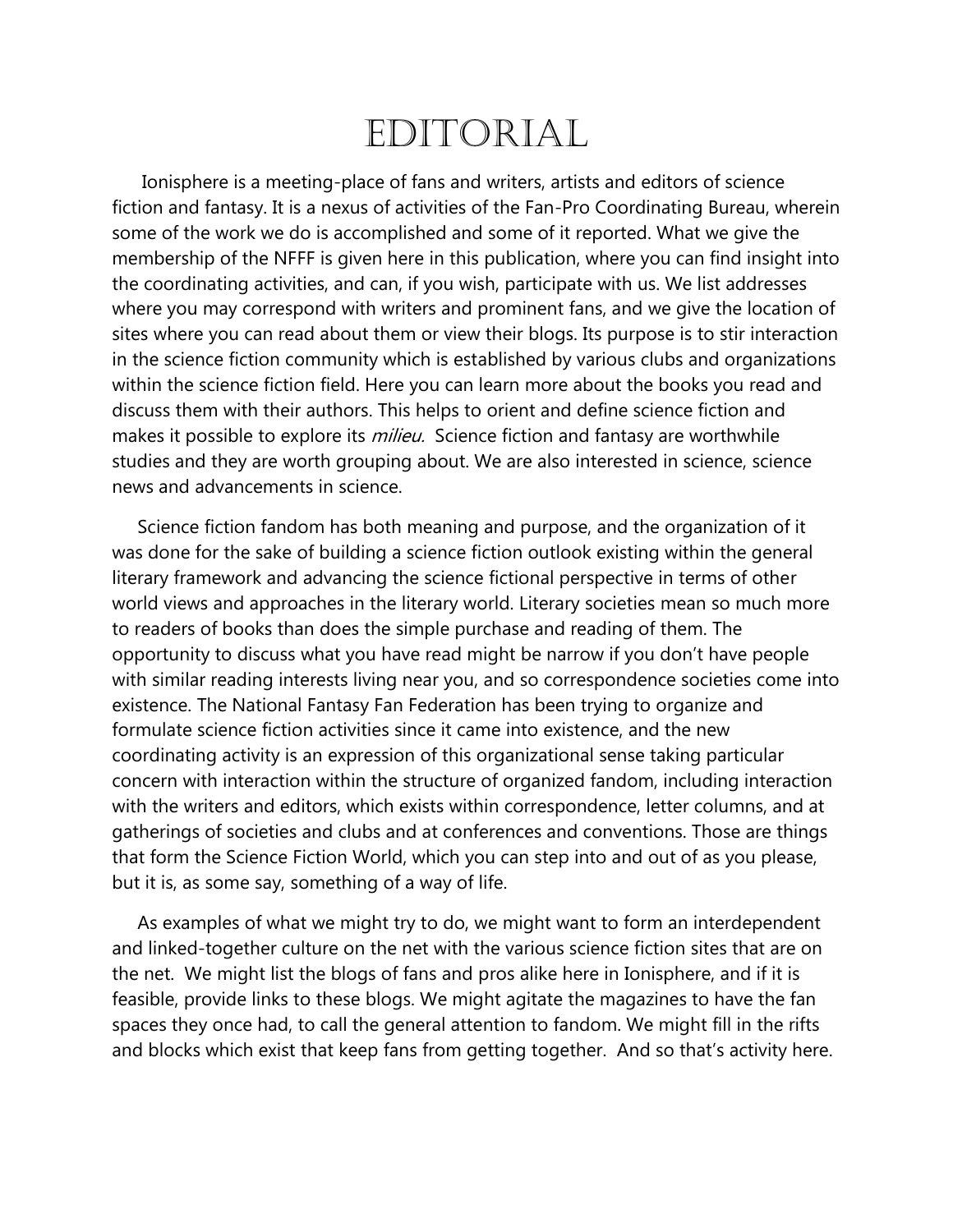### Science News Shots



Chinese Rover photographed



European Space Agency Plans for a "Moon Village"

Apparently space advancements on other continents are running parallel to or getting ahead of American space science in some matters—or are they just catching up? Should we be getting more into news on the "space race"?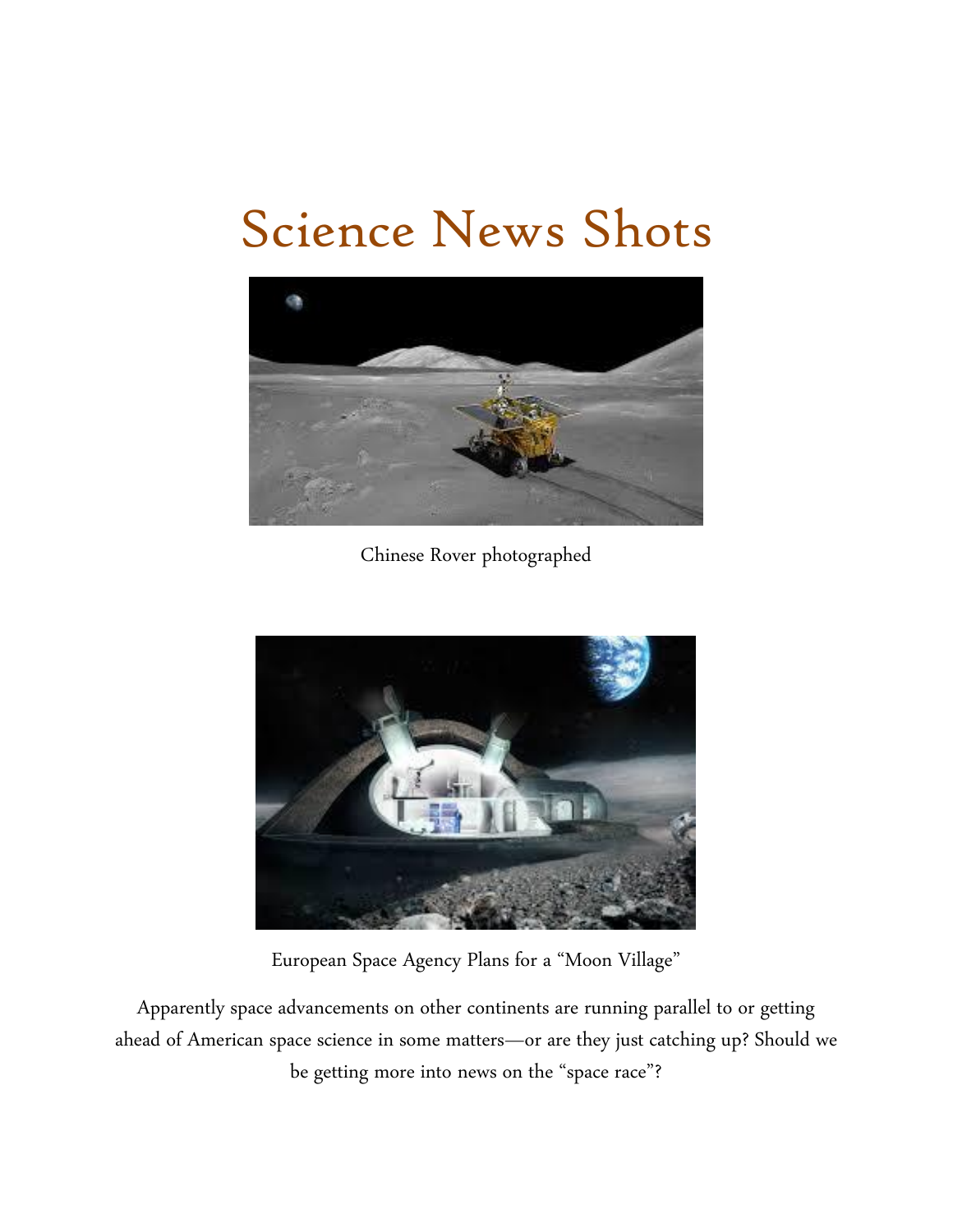### Pro Interview: Paul Levinson



 **Paul Levinson, PhD, is a professor of Communication and Media Studies at Fordham University in New York City. His stories and novels have been nominated for Hugo, Nebula, Sturgeon, Edgar, Prometheus, and Audie awards. His nonfiction books have been translated into twelve languages. He appears on CNN, MSNBC, Fox News, the Discovery Channel, National Geographic, the History Channel, NPR, and numerous TV and radio programs. His 1972 LP, TWICE UPON A RHYME, was re-issued in 2010. He was President of the Science Fiction and Fantasy Writers of America, 1998-2001 and does television reviews on INFINITE REGRESS. He can be found at [www.sff.net/people/paullevinson/](http://www.sff.net/people/paullevinson/) . on Facebook at [www.facebook.com/paul.levinson](http://www.facebook.com/paul.levinson) , and seen on YouTube at <https://www.youtube.com/user/PLev20062006> . His email address is [levinson.paul@gmail.com](mailto:levinson.paul@gmail.com) .**

 **His books include CHRONICA (Jo Sara MeDia, 2004), UNBURNING ALEXANDRIA (JoSara MeDia, 2013), THE PLOT TO SAVE SOCRATES (Tor, 2006), THE PIXEL EYE (Tor, 2003), THE CONSCIOUSNESS PLAGUE**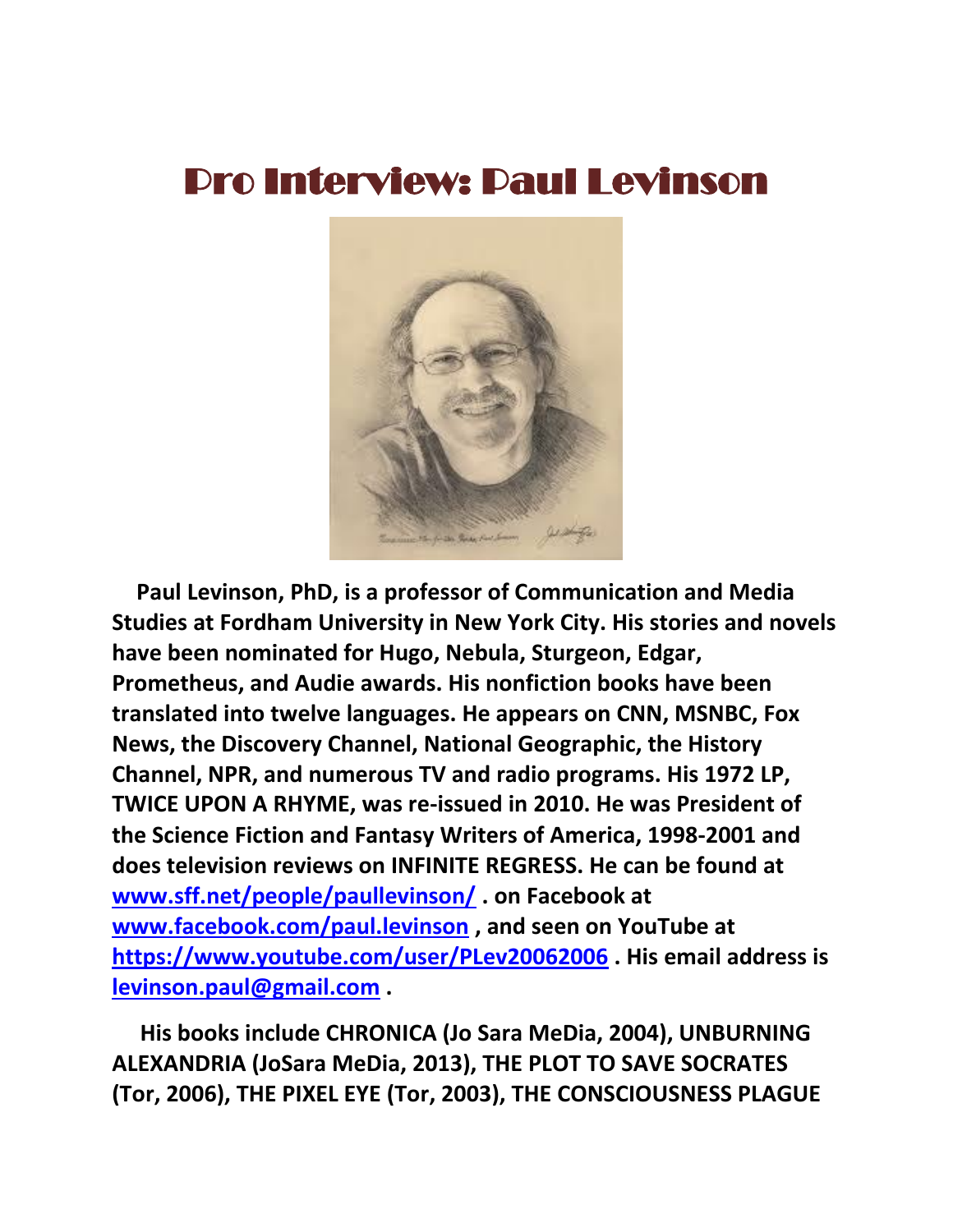**(Tor, 2002, also a science fiction book club selection, the same year), BORROWED TIDES (Tor, 2001), and THE SILK CODE (Tor, 1999), and the nonfiction TOUCHING THE FACE OF THE COSMOS: ON THE INTERSECTION OF SPACE TRAVEL AND RELIGION (Fordham University Press, 2016).**

IO: What things have been most important to you in the writing of your books? What do you most want to show a reader? LEVINSON: I love exploring the complexities of time travel, and its impact on the person as well as the world, and taking the reader along on these journeys. THE PLOT TO SAVE SOCRATES, UNBURNING ALEXANDRIA, and CHRONICA—THE SIERRA WATERS TRILOGY—are my major works in this area, along with THE CHRONOLOGY PROTECTION CASE, THE LOOSE ENDS SAGA, and, for that matter, BORROWED TIDES. But I also get a kick from writing about the here and now, the strange, incredible things that are bubbling just below the surface, before our very eyes that are looking elsewhere, and that kind of story—designed to wake up and shake up the reader—is the essence of my Phil D'Amato works, again, THE CHRONOLOGY PROTECTION CASE, and THE COPYRIGHT NOTICE CASE, and the three Phil D'Amato novels, THE SILK CODE, THE CONSCIOUSNESS PLAGUE, and THE PIXEL EYE.

IO: Does time travel represent anything found in life or thought other than itself precisely?

LEVINSON: In terms of travel to the past, I think everyone thinks about how life would be different if we were able to change a major event. What would our world now be like if JFK had not been assassinated would we have gotten people not only to the Moon, but to Mars and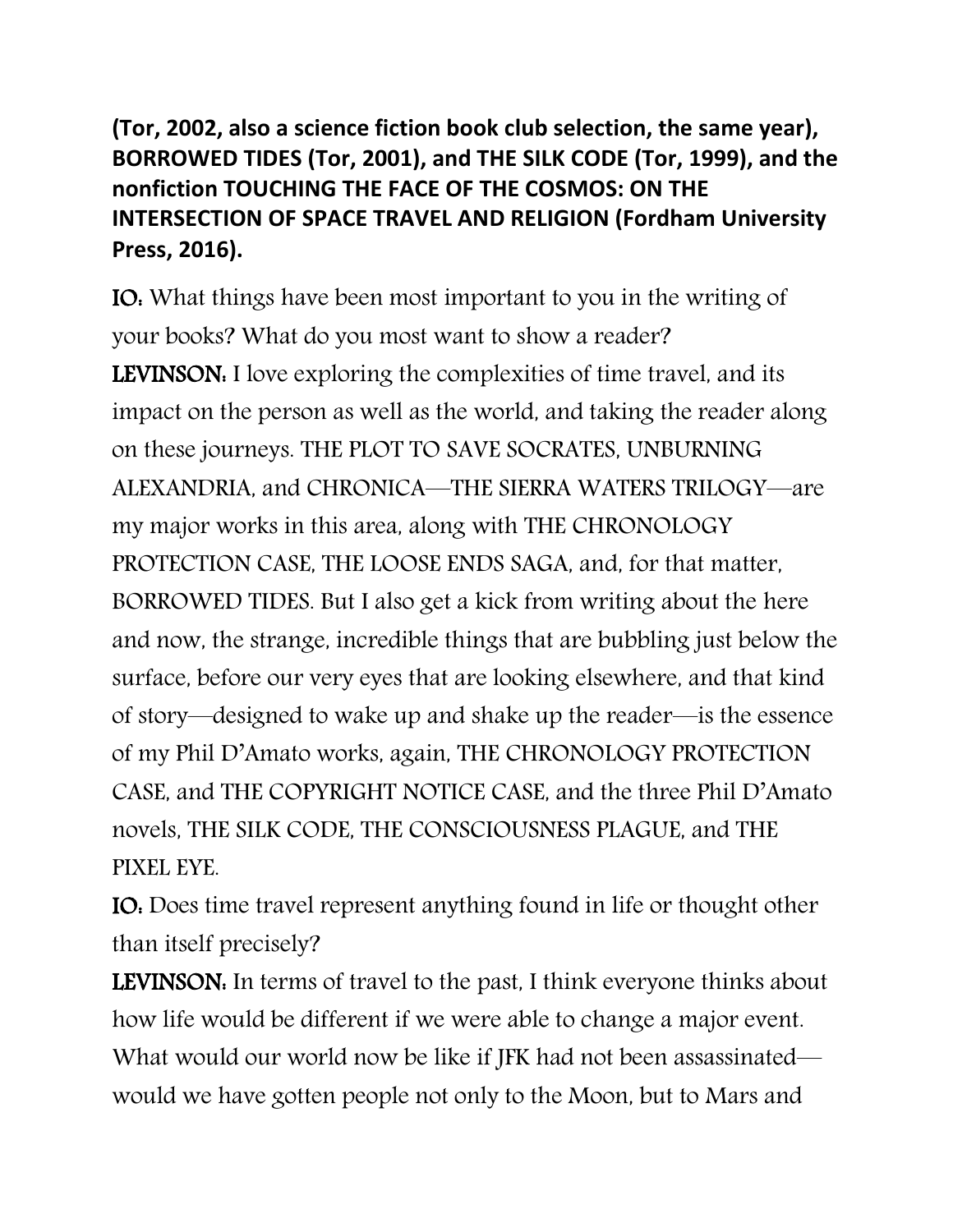beyond our Solar System by now? And everyone would like to do something over, better than we actually did in our past. Travel to the future has powerful appeal—I'd love to see how my grandson is doing twenty-five years from now.

IO: Is this a different way of looking at things, thinking what our lives would be like if we had some sort of time travel?

LEVINSON: I guess it is, because it encourages us to look at the past and future in a different way. In that sense, time travel is a wonderful thought experiment.

IO: Are there any writers you consider compatriots in the things you are writing or writing about?

LEVINSON: Bonnie Rozanki's THE MIND TRAVELER (2015) is the best time-travel novel I've read in years, and treats the subject the way I like to see it treated, with full consideration of the paradoxes and ramifications of traveling back in time, in this case in a personal tableau. Rob Sawyer and I don't write about the same things, but I love the sheer daring of his ideas, for example in FLASH FORWARD, which deserved not only to be made into a major television series, but a series we should still be watching today.

IO: Your histories in your novels seem to be out of the usual historical range. Are you calling attention to ignored or unknown histories you want to have be more well-known?

LEVINSON: We know very little about pre-historic histories, because, being prior to written records, or records in writing we can understand, we have only fossil and other bits of physical evidence to rely upon. What did these diverse people think? Difficult to tell,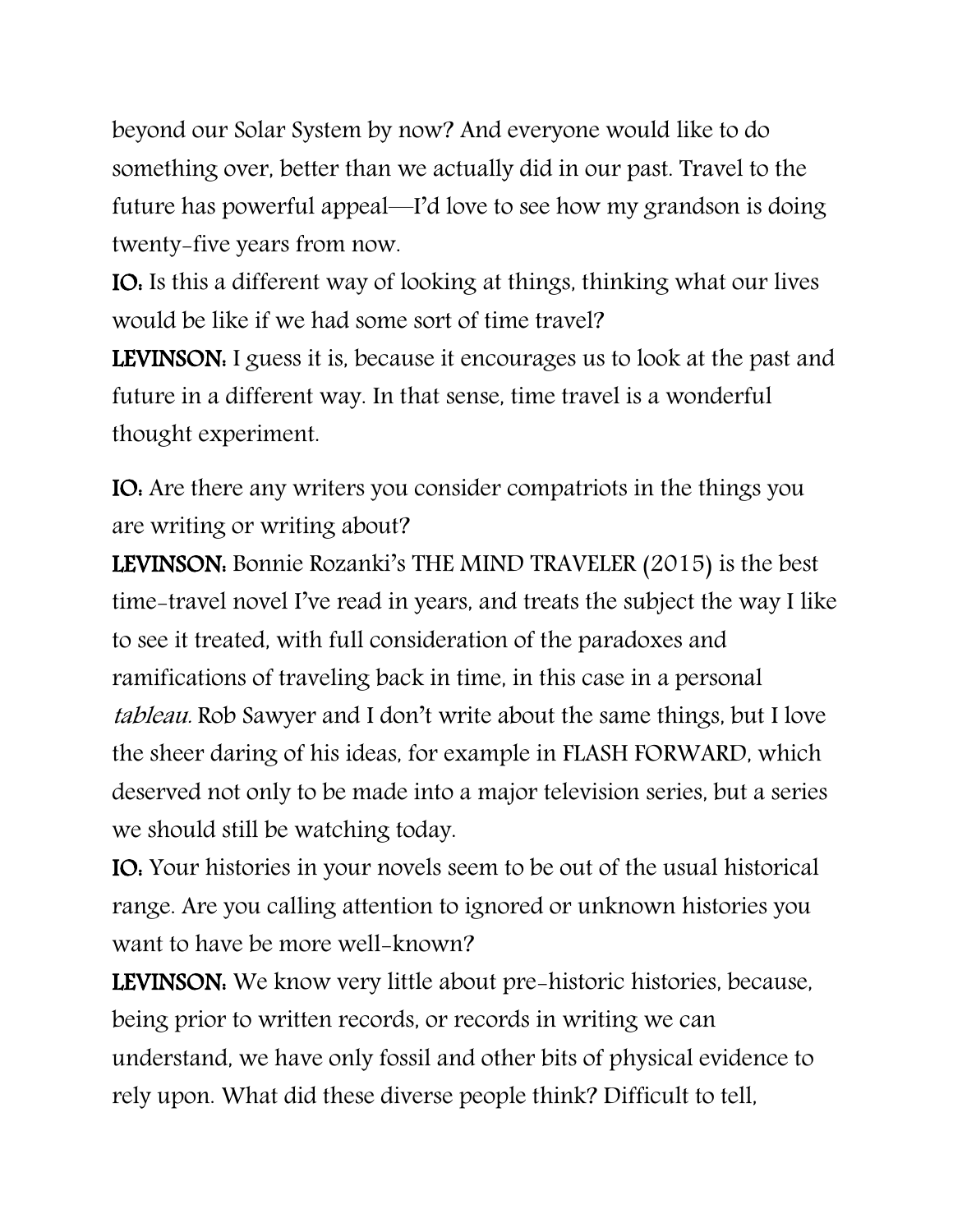because we have no written or acoustic recordings of their thoughts. But chances are they were as intelligent as we are today, since brains do not evolve that quickly. This means that these people likely understood things, knew things, which we no longer understand today. And those kinds of stories are precisely the ones I most enjoy exploring in my science fiction.

IO: Is any of the history you describe alternate history, in the fictional sense?

LEVINSON: The history I write about in my fiction—when it's recorded history, not pre-history, which is always the product of speculation—is not alternate but secret history, by which I mean, my history does not contradict or differ from what we know from historical records, but rather tells what happened between the cracks, in places and situations that were not recorded. Thus, in THE PLOT TO SAVE SOCRATES, I tell what happened to Socrates right after Crito left, and Socrates rejected Crito's plan to help Socrates escape. And, in THE SILK CODE, I tell what happened in those caves in Basque territory, when historians recording their history weren't paying attention.

IO: Is biological warfare a major danger at the present time? LEVINSON: Yes, biological warfare is a major danger in our world, and has been throughout our history. Unlike other weapons, deadly viruses are self-replicating, or replicate themselves with the unintended help of the invaded host, and that makes them very difficult to control. Any weapon that harnesses the awesome power of nature is in a class of its own as a dagger to the heart of our species.

IO: Have you had personal experience with the things you write about?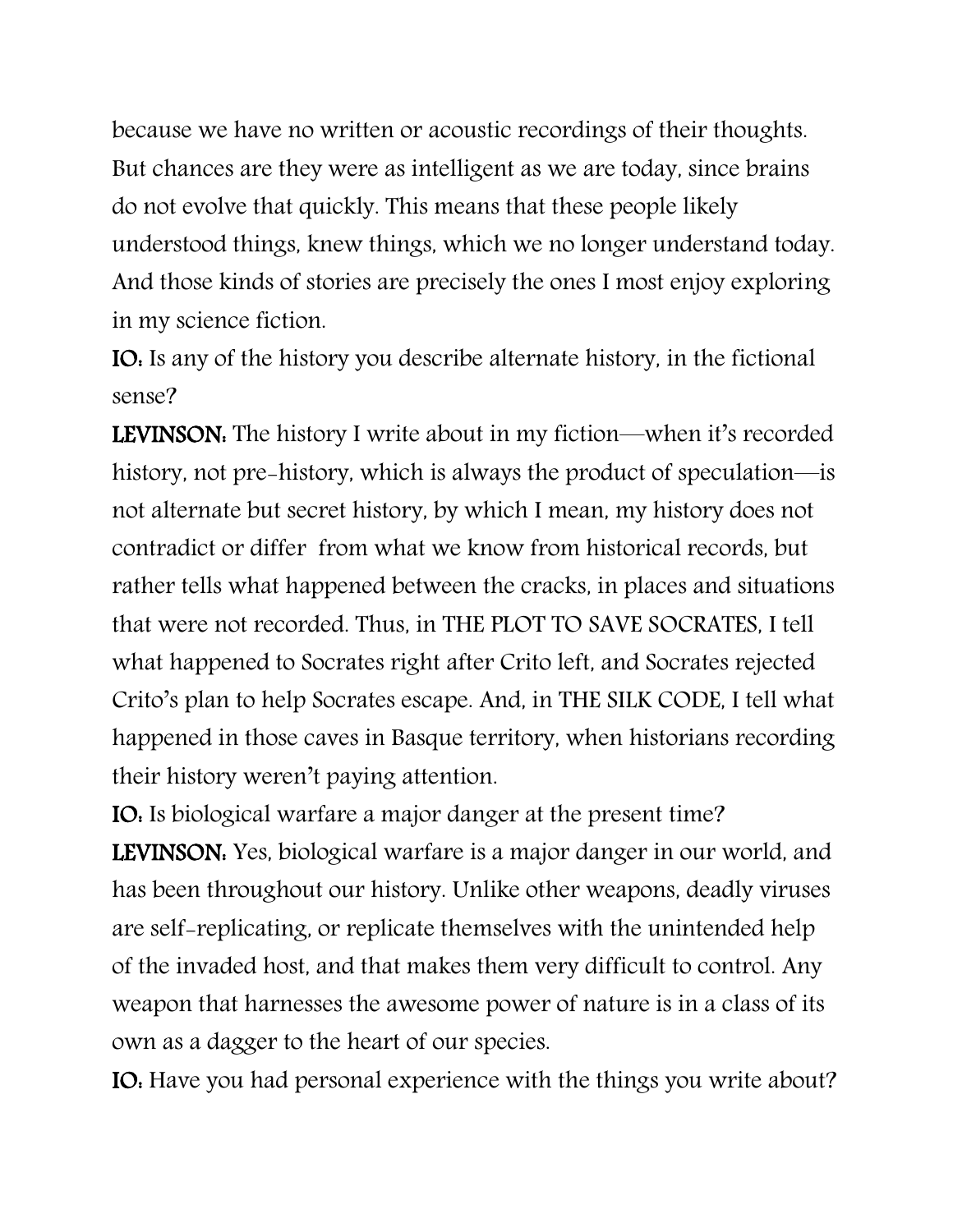LEVINSON: I've never time traveled, engaged in biological warfare, or traveled to Alpha Centauri, so, in that sense, I've had zero experience with these themes in my novels. But…all my novels and stories have some connection to New York City, where I was born and lived and worked all of my life, and its restaurants, parks, subways, universities, and streets play major roles in my novels and stories. And other places I've visited and seen first hand in one way or another also play a role— London, Chicago, and Wilmington, Delaware—also flesh out my stories. I never write about a place or train in my stories unless I've actually been there or traveled that route.

IO: What will be some of your future considerations?

LEVINSON: I'm writing a fourth Phil D'Amato novel, and a sequel to BORROWED TIDES. And I have 10,000 words on a brand new time travel story, with famous characters you haven't seen in any of my stories before, and I'm still deciding whether to expand it into a novel or finish it as a novelette.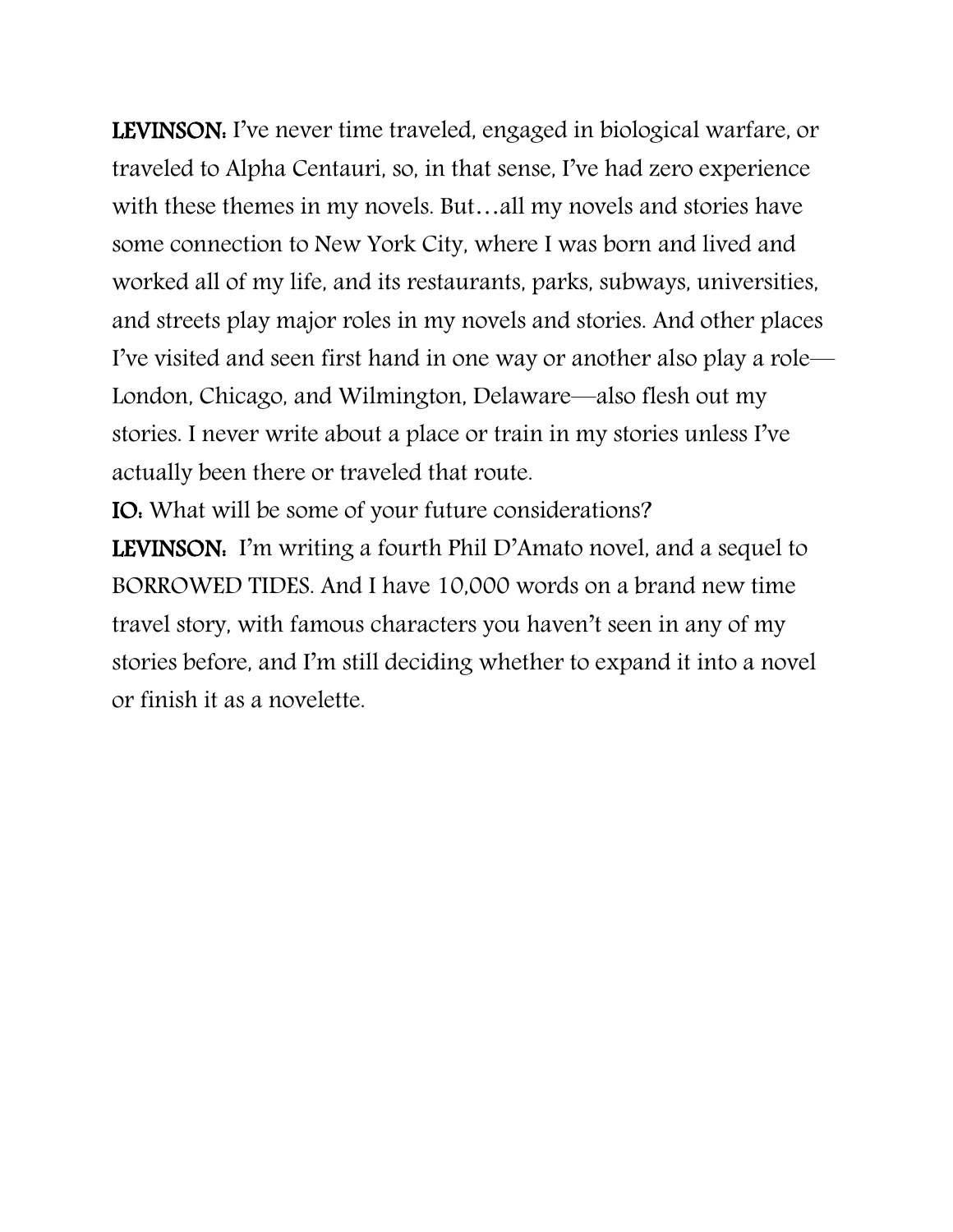### Letter Column

**Denise A. Fisk,** *[greenrose205@gmail.com](mailto:greenrose205@gmail.com)* : [To George Fillies] Hi George! Congrats on bringing back the "Ionisphere"! Here is a toast to many more in the future! Will this be published monthly, bi-monthly? I would like to fill the "news contacts" position. However, what are the exact functions of this?

 Correction to what John Thiel wrote in his introduction. "…I would like to find someone to do this (particular position) and add him to the department."

 Ummmm. While male pronouns, such as the above, usually refer to both men and women, it is running out of "steam", as it were. With many more females in the ranks of so many fandom positions, the collective "he" pronoun should now be changed to "he or she", to respect each gender. The redundant "he" doesn't cover both genders any more.

 Ms. Fisk was considered for the news position, but upon having the exact functions expected of the position explained to her, declined.

 That is all the commentary IO has as yet received, but I would like to extend a full invitation to any and all of you to write in and comment on the issues whenever you chance to have something to say. Of course this department encourages correspondence. Address correspondence to me at the email address given at the top of the first page. Oh, why not give it here too? It's [kinethiel@comcast.net](mailto:kinethiel@comcast.net) .

 And this concludes our second issue; probably there will be expanded contents in the third issue, which will come out in two months, for our schedule is a bimonthly one. Our back cover, Hugo Gernsback. SF Founder.